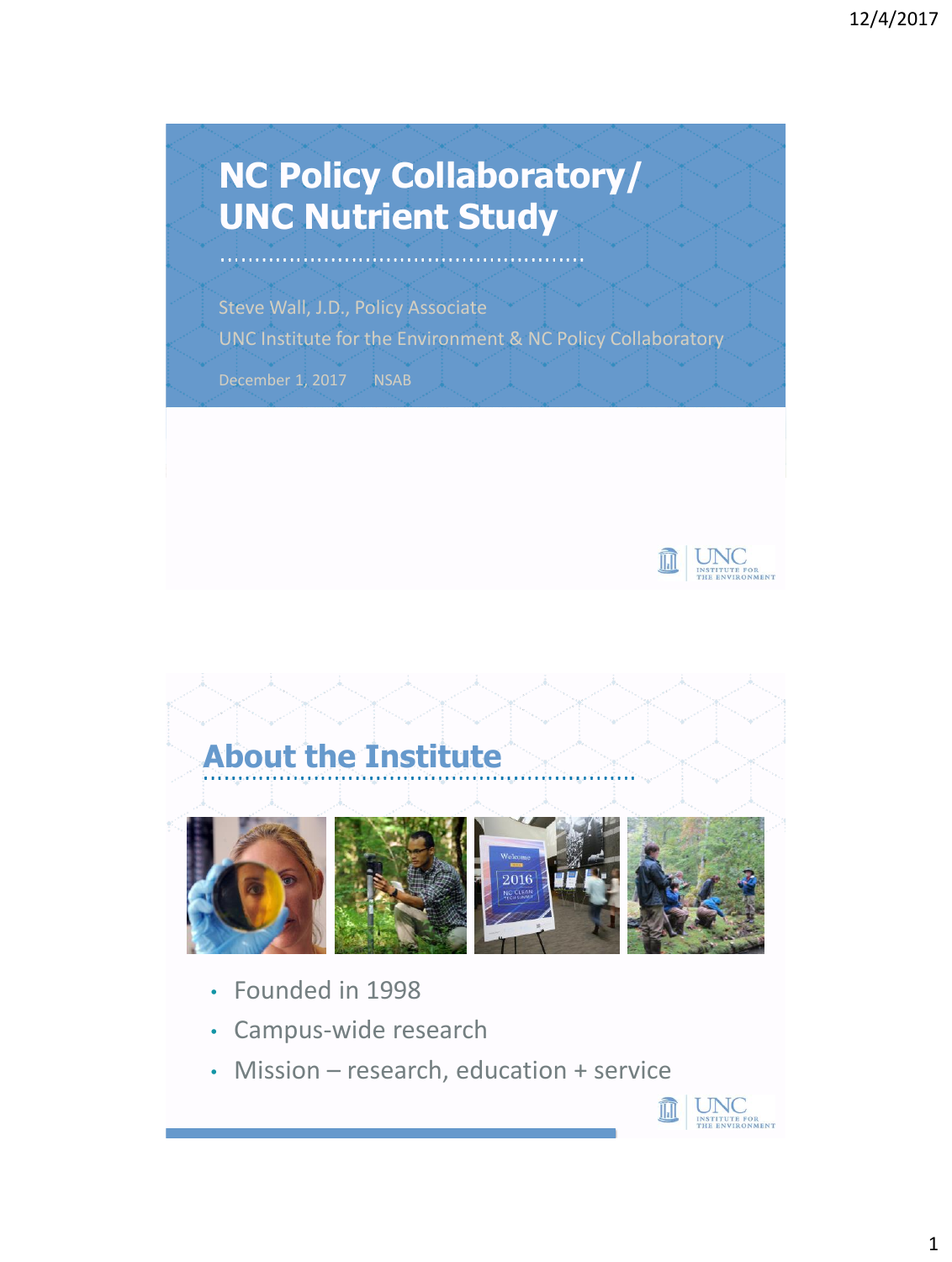

• Mission – utilize UNC research expertise for practical use by state and local government

UNC

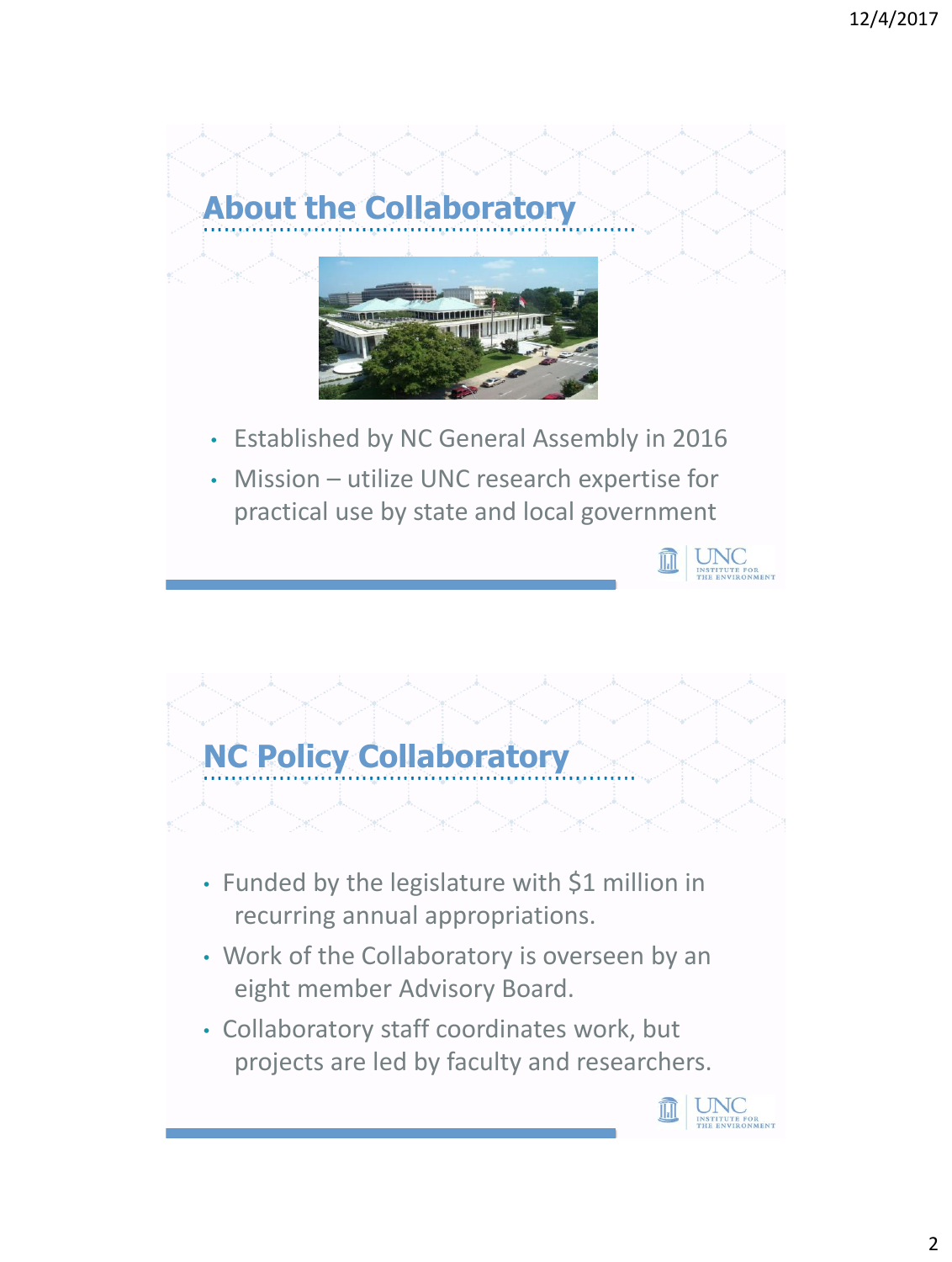

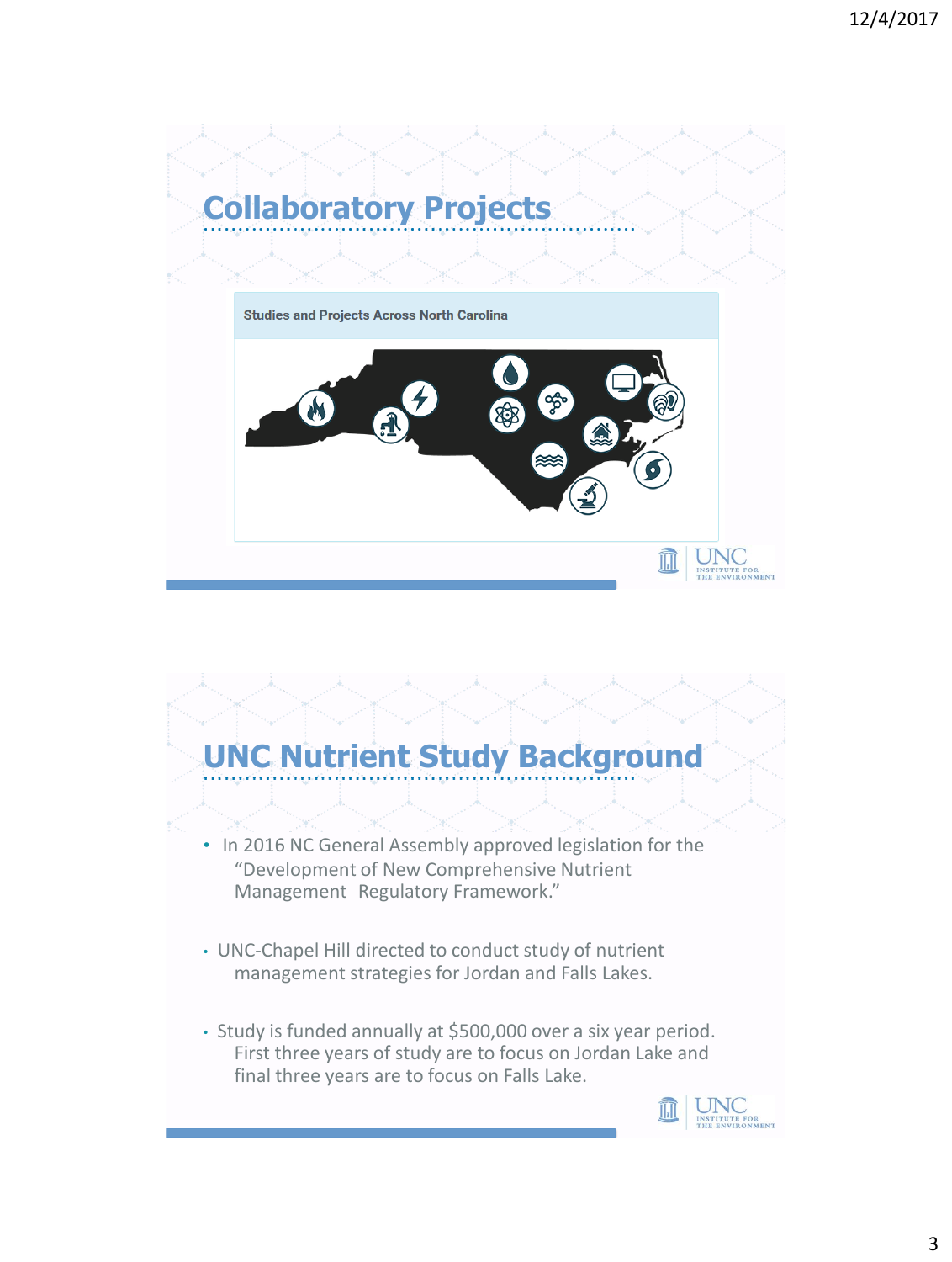## **UNC Nutrient Study Background**

Legislative language outlines specific components to be included in the study:

- 1) Review data collected by DEQ and compare trends in water quality to implementation of the elements of each of the nutrient strategies.
- 2) Examines costs and benefits of basinwide nutrient strategies in other states and the impact (or lack of impact) those strategies have had on water quality.<br> $\frac{1}{\pi} \sqrt{\frac{1}{\frac{N_{\text{S}}}{N_{\text{H}}}} \sqrt{\frac{1}{N_{\text{R}}}} \sqrt{\frac{1}{N_{\text{R}}}} \sqrt{\frac{1}{N_{\text{R}}}} \sqrt{\frac{1}{N_{\text{R}}}} \sqrt{\frac{1}{N_{\text{R}}}} \sqrt{\frac{1}{N_{\text{R}}}} \sqrt{\frac{1}{N_{\text{R}}}} \sqrt{\frac{1}{N_{\text{R}}}} \sqrt{\frac{1}{N_{\text{R}}$

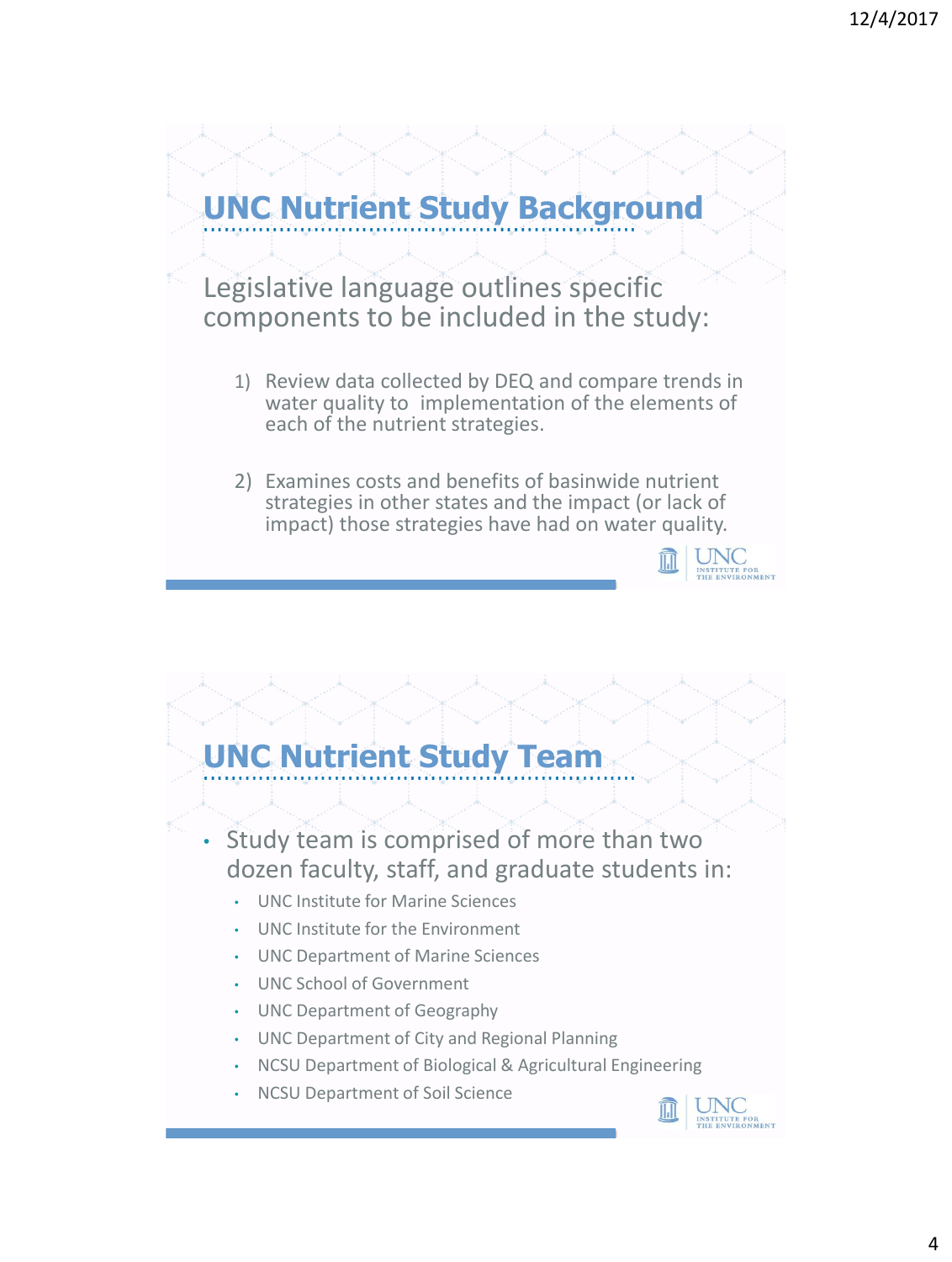## **UNC Nutrient Study Projects**

- Project components include:
	- Reviewing water quality data and conducting new sampling
	- Evaluating reservoir vulnerability to harmful algal blooms
	- Identifying major sources of nutrients and sediments
	- Analyzing nutrient mitigation and regulatory measures
	- Evaluating innovative financing mechanisms
	- Scanning nutrient management strategies from other states
	- Engaging with stakeholders throughout the watershed



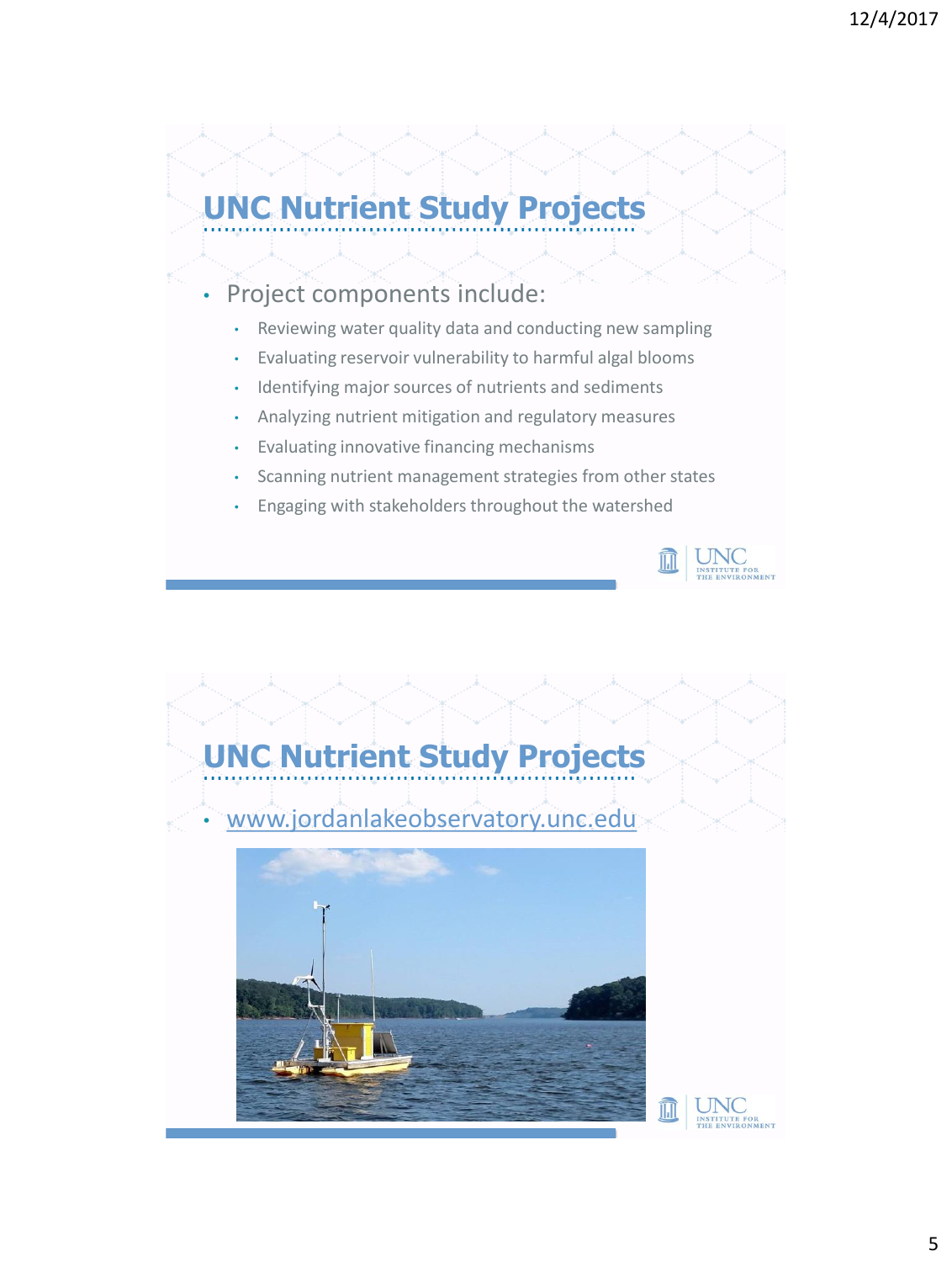## **UNC Nutrient Study Projects**





- Interim Update to NC General Assembly due by December 31, 2017.
- Final report on Jordan Lake due by December 31, 2018.